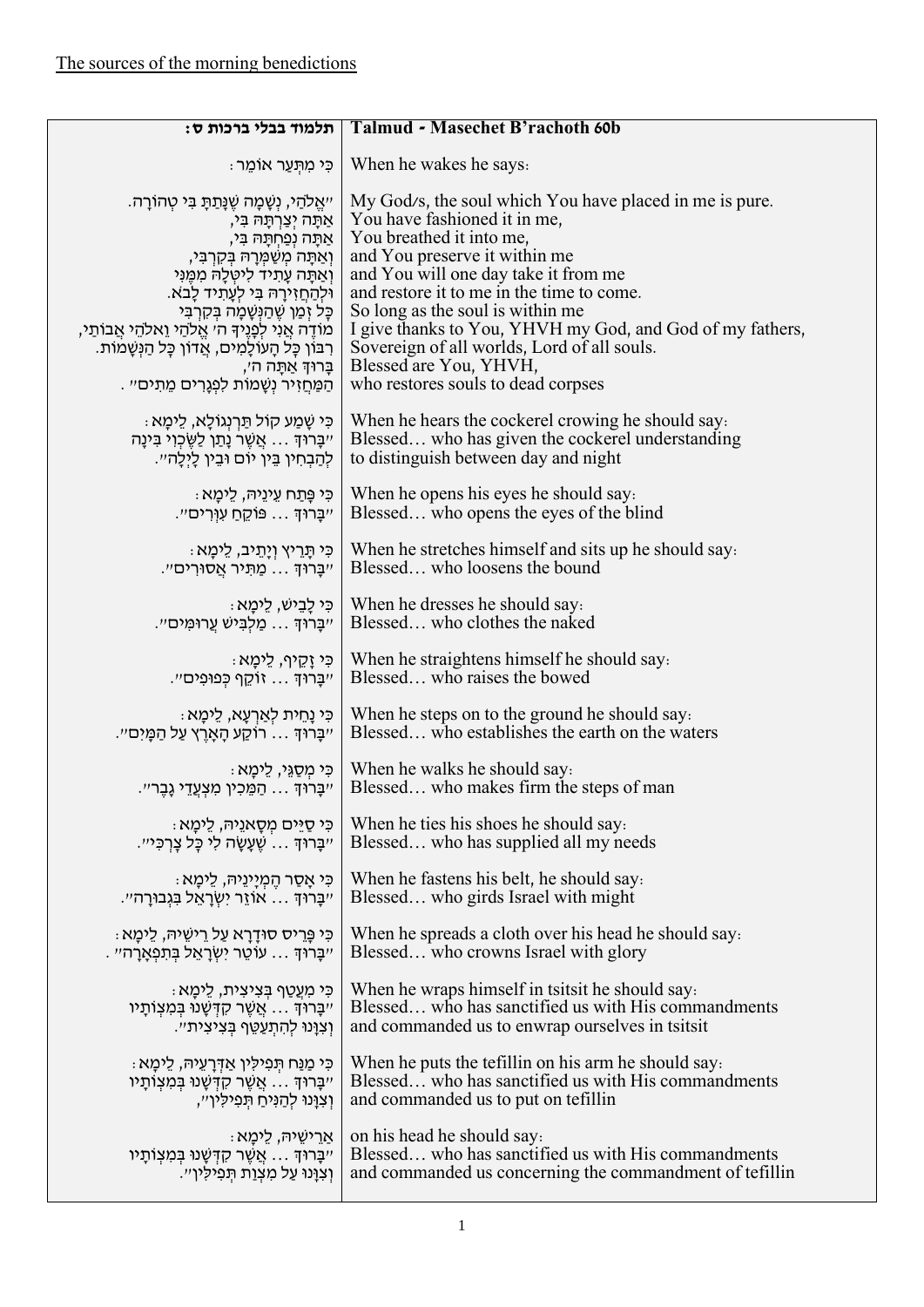| ּ כִּי מָשֵׁי יִדֵיהּ ,לֵימָא                                                     | When he washes his hands he should say.<br>Blessed who has sanctified us with His commandments         |
|-----------------------------------------------------------------------------------|--------------------------------------------------------------------------------------------------------|
| יִיבָּרוּךָ אֲשֶׁר קִדְּשָׁנוּ בְּמִצְוֹתָיו<br>וִצְוַּנוּ עַל נְטִילַת יַדַיִם״. | and commanded us concerning the taking (washing!) of hands                                             |
|                                                                                   |                                                                                                        |
| ּכִּי מָשֵׁי אַפֵּיה, לֵימַא                                                      | When he washes his face he should say.                                                                 |
| ְבָרוּךָ  הַמַּעֲבִיר חֵבְלֵי שֵׁינַה מֵעֵינַי                                    | Blessed who has removed the bands of sleep from my eyes                                                |
| ּוּתְנוּמַה מֵעַפְעַפֵּי.                                                         | and slumber from my eyelids.                                                                           |
|                                                                                   |                                                                                                        |
| וִיהִי רַצוֹן מִלְפָּנֵיךָ ה׳ אֱלֹהֵי,<br>שִׁתַּרְגִּילֵנִי בִּתוֹרְתֵךָ,         | And may it be Your will YHVH, my God/s,<br>to habituate me to Your law                                 |
|                                                                                   | and make me cleave to Your commandments,                                                               |
| וְדַבְּקֵנִי בְּמִצְוֹתֵיךָ,<br>וְאַל תְּבִיאֱנִי לֹא לִידֵי חִטְא,               | and do not bring me into sin,                                                                          |
|                                                                                   |                                                                                                        |
| ולא לידי עון,                                                                     | or into iniquity,<br>or into temptation,   וְלֹא לִידֵי נְסֵיוֹן,                                      |
| ולא לידי בזיון.                                                                   | or into disgrace,                                                                                      |
|                                                                                   | and bend my inclination to be subservient to You,                                                      |
| ּוְכוֹף אֵת יִצְרִי לְהִשְׁתַּעְבֵּד לַךָ.                                        |                                                                                                        |
| ְוַרְחֲקֵנִי מֵאָדָם רָע, וּמֵחָבֵר רָע.                                          | and remove me far from a bad person and a bad companion,<br>and make me cleave to the good inclination |
| וְדַבְּקֵנִי בְּיֵצֵר טוֹב                                                        | and to a good companion in Your world,                                                                 |
| וּבְחָבֵר טוֹב בִּעוֹלַמֵךָ.                                                      |                                                                                                        |
| ותנוי היום ובכל יום                                                               | and let me obtain this day and every day                                                               |
| לחו ולחסד ולרחמים                                                                 | grace, favour, and mercy                                                                               |
| בִּעֵינֵיךָ וּבִעֵינֵי כָּל רוֹאֵי,                                               | in Your eyes, and in the eyes of all that see me,                                                      |
| וְתִגְמְלֵנִי חֲסָדִים טוֹבִים.                                                   | and show loving kindness to me.                                                                        |
| ַבְרוּדְ אַתַּה ה׳                                                                | Blessed are You, YHVH,                                                                                 |
| גומל חסדים טובים לעמו ישראל״                                                      | who bestows loving kindness upon His people Israel                                                     |

|                                                                                                                                                                                                                                                                                                                                                                                                | Rambam - Laws of Prayer 7   רמב״ם הלכות תפילה ז                                                                                                                                                                                                                                                                                                                                                                                                                                                                                                                               |
|------------------------------------------------------------------------------------------------------------------------------------------------------------------------------------------------------------------------------------------------------------------------------------------------------------------------------------------------------------------------------------------------|-------------------------------------------------------------------------------------------------------------------------------------------------------------------------------------------------------------------------------------------------------------------------------------------------------------------------------------------------------------------------------------------------------------------------------------------------------------------------------------------------------------------------------------------------------------------------------|
| …ו. כִּשְׁחוֹגֵר חֲגוֹרוֹ מִבַרֶךְ אוֹזֶר יִשְׂרַאֵל.                                                                                                                                                                                                                                                                                                                                          |                                                                                                                                                                                                                                                                                                                                                                                                                                                                                                                                                                               |
| בִּגְבוּרַה. כִּשֶׁלוֹבֵשׁ נְעָלָיו מִבָּרֶךְ שֵׁעַשִׂיתָ לִי                                                                                                                                                                                                                                                                                                                                  | might". When he puts on his shoes, he recites, "Who has supplied all                                                                                                                                                                                                                                                                                                                                                                                                                                                                                                          |
| כָּל צָרְכִּי. כִּשְׁמְהַלֶּךְ לָצֵאת לַדֶּרֶךְ מִבָּרֶךְ                                                                                                                                                                                                                                                                                                                                      | my needs". When he walks to go out on the way, he recites, "Who                                                                                                                                                                                                                                                                                                                                                                                                                                                                                                               |
| ְהַמֵּכִין מִצְעֲדֵי גָבֵר.                                                                                                                                                                                                                                                                                                                                                                    | makes firm the steps of man".                                                                                                                                                                                                                                                                                                                                                                                                                                                                                                                                                 |
| וּמִבְרֵךְ אָדָם בְּכָל יוֹם בְּרוּךְ אַתָּה יְיָ׳ אֱלֹהֵינוּ                                                                                                                                                                                                                                                                                                                                  | A person blesses daily "Blessed are You, YHVH our God, King of                                                                                                                                                                                                                                                                                                                                                                                                                                                                                                                |
| מֵלֶךְ הַעוֹלַם שֵׁלֹא עַשַׂנִי גּוֹי. בַּרוּךְ אַתַּה יִיַּ׳                                                                                                                                                                                                                                                                                                                                  | the Universe, who has not made me a non-Jew"; "Blessed are You,                                                                                                                                                                                                                                                                                                                                                                                                                                                                                                               |
| אֱלֹהֵינוּ מֵלֵךְ הָעוֹלָם שֵׁלֹא עָשַׂנִי אִשָּׁה. בָּרוּךְ                                                                                                                                                                                                                                                                                                                                   | YHVH our God, King of the Universe, who has not made me a                                                                                                                                                                                                                                                                                                                                                                                                                                                                                                                     |
| אַתַּה יְיַי אֱלֹהֵינוּ מֶלֶךְ הָעוֹלָם שֶׁלֹּא עָשַׂנִי                                                                                                                                                                                                                                                                                                                                       | woman"; "Blessed are You, YHVH our God, King of the Universe,                                                                                                                                                                                                                                                                                                                                                                                                                                                                                                                 |
| ּעַבָד:                                                                                                                                                                                                                                                                                                                                                                                        | who has not made me a slave"                                                                                                                                                                                                                                                                                                                                                                                                                                                                                                                                                  |
| ז. שִׁמוֹנֵה עֵשְׂרֵה בְּרָכוֹת אֲלוּ אֵין לָהֶם סֳדֵר                                                                                                                                                                                                                                                                                                                                         | 7. These Eighteen blessings have no appointed order. Each blessing is                                                                                                                                                                                                                                                                                                                                                                                                                                                                                                         |
| אֵלֵא מִבַּרֵךְ כַּל אַחַת מֵהֵן עַל דַּבַר שֵׁהַבְּרַכָּה                                                                                                                                                                                                                                                                                                                                     | recited at the appropriate time and occasion. For example: If one has                                                                                                                                                                                                                                                                                                                                                                                                                                                                                                         |
| ַבְּשָׁבְילוֹ בְּשָׁעַתוֹ. כֵּיצַד. הֵרֵי שֶׁחַגַר חֲגוֹרוֹ                                                                                                                                                                                                                                                                                                                                    | put on his belt, while still on his bed, he recites the blessing, "Who                                                                                                                                                                                                                                                                                                                                                                                                                                                                                                        |
| והוא על מטתו מברד אוזר ישראל                                                                                                                                                                                                                                                                                                                                                                   | girds Israel with might". When he hears the cockerel crow, he recites                                                                                                                                                                                                                                                                                                                                                                                                                                                                                                         |
| בִּגְבוּרָה. שָׁמַע קוֹל הַתַּרְנְגוֹל מְבָרֵךְ הַנּוֹתֵן                                                                                                                                                                                                                                                                                                                                      | the blessing, "Who has given the cockerel understanding etc." Any of                                                                                                                                                                                                                                                                                                                                                                                                                                                                                                          |
| לַשֶּׂכְוִי בִינָה. וְכָל בְּרָכָה מֵהֵן שֵׁלֹּא נִתְחַיֵּב                                                                                                                                                                                                                                                                                                                                    | the above blessings in which he does not become obligated, he does                                                                                                                                                                                                                                                                                                                                                                                                                                                                                                            |
| ּבַה אֵינו מִבַרֵך אותַה                                                                                                                                                                                                                                                                                                                                                                       | not recite it.                                                                                                                                                                                                                                                                                                                                                                                                                                                                                                                                                                |
| ּח. כֵּיצַד. לֵן בִּכְסוּתוֹ אֵינוֹ מִבַּרֵךְ כִּשֵׁעוֹמֵד<br>מַלְבִּישׁ עֲרוּמִים. הַלַדְּ יַחֵף אֵינוֹ מִבַּרֶדְּ<br>שֵׁעֲשִׂיתַ לִי כַּל צַרְכִּי. בִּיוֹם הַכִּפּוּרִים<br>וּבְתָשְׁעָה בָּאָב שֶׁאֵין שָׁם רְחִיצָה אֵינוֹ מְבָרֵךְ<br>על נטילת ידים ולא המעביר חבלי שנה.<br>אִם לֹא נִכְנַס לְבֵית הַכִּסֵא אֵינוֹ מִבָּרֶךְ אֲשֶׁר<br>ַיַּצַר אֵת הַאַדַם. וְכֵן שָׁאַר בְּרַכוֹת אֵלוּ | 8. How so? If he slept dressed, on arising in the morning he does not<br>recite the blessing, "Who clothes the naked". If he walks barefoot, he<br>does not recite the blessing, "Who has supplied all my needs". On the<br>Day of Atonement and on the Ninth of Av, when there is no washing,<br>he does not recite the blessing, "Concerning the washing of hands",<br>nor the blessing, "Who removes the bands of sleep from my eyes. If<br>one has no occasion to visit the toilet, he does not recite the blessing,<br>"Who forms man". And so with the other blessings. |
| ּט. נַהֲגוּ הָעָם בְּרֹב עָרֵינוּ לִבָּרֶךְ בְּרָכוֹת אֵלּוּ                                                                                                                                                                                                                                                                                                                                   | The people in most of our cities have become accustomed to reciting                                                                                                                                                                                                                                                                                                                                                                                                                                                                                                           |
| זו אחר זו בִּבֵית הַכְּנֵסֶת בֵּין נִתְחַיִּבוּ בָּהֵן                                                                                                                                                                                                                                                                                                                                         | these blessings in the Synagogue, consecutively, whether they were                                                                                                                                                                                                                                                                                                                                                                                                                                                                                                            |
| ְבֵּין לֹא נִתְחַיְּבוּ בָּהֵן. וְטָעוּת הוּא וְאֵין רָאוּי                                                                                                                                                                                                                                                                                                                                    | under an obligation to do so or not. This however is an erroneous                                                                                                                                                                                                                                                                                                                                                                                                                                                                                                             |
| לַעֲשׂוֹת כֵּן וְלֹא יִבָרֵךְ בִּרָכָה אֵלָּא אִם כֵּן                                                                                                                                                                                                                                                                                                                                         | practice which should not be followed. No blessing should be recited                                                                                                                                                                                                                                                                                                                                                                                                                                                                                                          |
| נתחיב בּה ּ                                                                                                                                                                                                                                                                                                                                                                                    | unless there is an obligation to do so.                                                                                                                                                                                                                                                                                                                                                                                                                                                                                                                                       |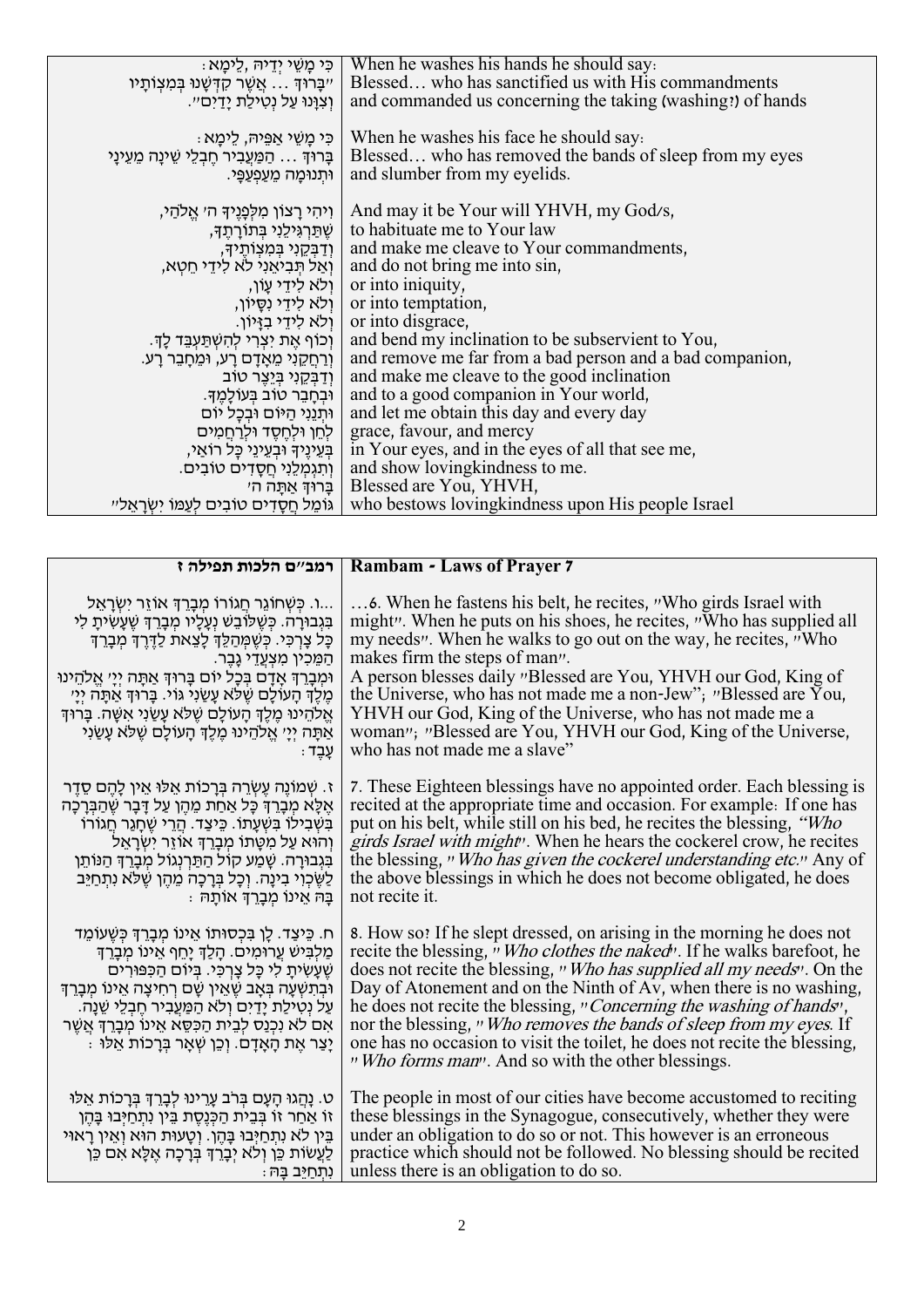| טור אורח חיים הלכות ברכות השחר       | Tur, Orech Chayim, Laws of morning blessings and other                    |
|--------------------------------------|---------------------------------------------------------------------------|
| ושאר ברכות סימן מו                   | blessings - Chapter 46                                                    |
| ואחר שיניח תפילין יסדר הברכות שתקנו  | And after he puts on tefillin he orders the blessings that they           |
| על סדור העולם והנהגתו ואף על גב      | established on the order of the world and its workings; and this is       |
| דמלישנא דגמרא משמע שצריך לומר כל     | despite the fact that from the language of the Talmud it implies that     |
| אחת ואחת בשעתה דהכי גרסינן בברכות    | he needs to say each one at the right time, since that is what is says in |
| פרק הרואה כי מתער משנתיה לימא אלהי   | B'rachot chapter 'HaRo'eh': When he wakes up from his sleep he            |
| נשמה וכו׳ עד לפגרים מתים             | will say "My God, the soul etc." up to "dead corpses"                     |
| ולפי סדר הגמרא היה ראוי לברך על כל   | And according to the order of the Talmud it would be appropriate to       |
| אחת ואחת בשעתה ולפי שאין הידים       | bless on each one at its time, but since the hands are not clean they     |
| נקיות תקנו לסדרן בבה״כ וגם מפני      | enacted to order them in the synagogue, and also because many Amei        |
| שרבים מעמי הארצות שאין יודעים אותן   | HaArets do not know them, they enacted that they should order them        |
| תקנו שיסדרום בבהייכ ויענו אמן אחריהם | in the synagogue and they (the Amei HaArets) will respond "Amen"          |
| ויצאו ידי חובתן אבל ודאי חובה הוא על | after them and thereby fulfil their obligations, but it is certainly an   |
| כל יחיד ויחיד לברך אותן              | obligation on each individual to bless them                               |

| בית יוסף אורח חיים סימן מו                                                                                                                                                                        | Beit Yosef, Orech Chayim, Chapter 46                                                                                                                                                                                                                                                                                                                      |
|---------------------------------------------------------------------------------------------------------------------------------------------------------------------------------------------------|-----------------------------------------------------------------------------------------------------------------------------------------------------------------------------------------------------------------------------------------------------------------------------------------------------------------------------------------------------------|
| ב ולפי סדר הגמרא היה ראוי לברך על כל                                                                                                                                                              | 2. "And according to the order of the Talmud it would be appropriate                                                                                                                                                                                                                                                                                      |
| אחת ואחת בשעתה ולפי שאין הידים                                                                                                                                                                    | to bless on each one at its time, but since the hands are not clean they                                                                                                                                                                                                                                                                                  |
| נקיות תקנו לסדרם בבית הכנסת. כן כתב                                                                                                                                                               | enacted to order them in the synagogue" – this is what the Rosh wrote                                                                                                                                                                                                                                                                                     |
| הראייש (פרק הרואה סוייס כג) וכתב עוד                                                                                                                                                              | (Chapter "HaRo'eh") and furthermore he wrote on that which is said                                                                                                                                                                                                                                                                                        |
| והא דאמרינן (פסחים ז :) כל הברכות                                                                                                                                                                 | in Pesachim 7b – regarding all blessings, we bless and then do the act,                                                                                                                                                                                                                                                                                   |
| מברכין עובר לעשייתן היינו ברכות                                                                                                                                                                   | that that refers to the blessings of mitsvot when one says "v'tsivanu"                                                                                                                                                                                                                                                                                    |
| המצות שאומר בהם וצונו צריך לברך                                                                                                                                                                   | – there one needs to bless God first that He commanded us and drew                                                                                                                                                                                                                                                                                        |
| להקב״ה תחלה על מה שצונו וקרבנו                                                                                                                                                                    | us close to his service; but for a blessing of thanks or praise, like                                                                                                                                                                                                                                                                                     |
| לעבודתו אבל ברכה של הודאה ושבח כגון                                                                                                                                                               | these ones, he is able to bless afterwards.                                                                                                                                                                                                                                                                                                               |
| אלו יכול לברך אחר כך<br>וטעם זה כתב הר״ן בסוף פרק קמא<br>דפסחים (ד. דייה והאי) וסיים בו שאעייפ<br>ששמע התרנגול בחצות לילה מברך עליו<br>בשחר דכיון דלאחר מכן מברך לא נתנו<br>חכמים בהם שיעור תכיפה | And this rationale was written by the Ran (Rabbeinu Nissim) at the<br>end of the first chapter of Pesachim (4 s.v. " <i>And this</i> ") and he<br>concluded it. Even though he heard the cockerel at midnight, he<br>makes the blessing on it at dawn, for since he is blessing afterwards,<br>the rabbis did not give a maximum time unit for immediacy. |
| ומיהו בירושלמי (ברכות פייט הייב)                                                                                                                                                                  | However, in the Jerusalem Talmud (B'rachot, Chapter 9 Halacha 2)                                                                                                                                                                                                                                                                                          |
| אמרינן גבי ברקים היה יושב בבית הכסא                                                                                                                                                               | they say concerning lightening when he was sitting in the toilet etc.                                                                                                                                                                                                                                                                                     |
| וכוי נראה מזה שאין ברכת השבח אלא                                                                                                                                                                  | and it appears from there that a blessing of praise must take place                                                                                                                                                                                                                                                                                       |
| בתוך כדי דיבור של ראיה ושמיעה אלא                                                                                                                                                                 | within a unit of speaking for seeing and hearing. But one could say in                                                                                                                                                                                                                                                                                    |
| יש לומר שסדר ברכות הללו ברכות השבח                                                                                                                                                                | response that this list of blessings of praise is on the workings of the                                                                                                                                                                                                                                                                                  |
| על מנהגו של עולם ואפילו לא שמע שכוי                                                                                                                                                               | world, and even if he did not hear a cockerel he still makes a blessing                                                                                                                                                                                                                                                                                   |
| מברך עליו וכן בכולן עכ״ל ומה שכתב                                                                                                                                                                 | on it, and so for all of them. End quote. And what he wrote that even                                                                                                                                                                                                                                                                                     |
| שאפילו לא נתחייב בהן מברך יתבאר                                                                                                                                                                   | if he is not obliged concerning them he still makes a blessing, will be                                                                                                                                                                                                                                                                                   |
| לקמן (ד״ה וכל הברכות) בסייעתא                                                                                                                                                                     | further expounded below (s.v. "and all the blessings") with God's                                                                                                                                                                                                                                                                                         |
| : דשמיא                                                                                                                                                                                           | help.                                                                                                                                                                                                                                                                                                                                                     |
| ועל מה שכתב רבינו וגם מפני שרבים                                                                                                                                                                  | And concerning what our Rabbi (The Tur) wrote: "and also because                                                                                                                                                                                                                                                                                          |
| מעמי הארצות שאינם יודעים אותן וכו׳.                                                                                                                                                               | many Amei HaArets do not know them but it is certainly an                                                                                                                                                                                                                                                                                                 |
| אבל ודאי חובה היא על כל יחיד ויחיד                                                                                                                                                                | <i>obligation on each individual to bless them</i> ": The Ri Abuhav, May                                                                                                                                                                                                                                                                                  |
| לברך אותן. כתב מהר״י אבוהב ז״ל                                                                                                                                                                    | His Memory be for a Blessing, wrote: the intention is to say that we                                                                                                                                                                                                                                                                                      |
| הכוונה לומר שלא נחשוב שמאחר שאין                                                                                                                                                                  | should not think that since we are not blessing these blessings at their                                                                                                                                                                                                                                                                                  |
| מברכין אלו הברכות בזמנן שכבר נדחו                                                                                                                                                                 | right time they have been pushed aside, and since they are pushed                                                                                                                                                                                                                                                                                         |
| וכיון דאידחו אידחו אמר שאין זה מן                                                                                                                                                                 | aside they are annulled. He said that that is not the ruling; rather there                                                                                                                                                                                                                                                                                |
| הדין אבל חובה על כל יחיד לברך ורמז                                                                                                                                                                | is an obligation on each individual to make the blessing, and a further                                                                                                                                                                                                                                                                                   |
| עוד בזה שאינו יוצא כשאחר מברך אותם                                                                                                                                                                | indication of this is that he does not fulfil his obligation if another                                                                                                                                                                                                                                                                                   |
| אם לא יכוין הוא לברכה לפטור עצמו ע״כ                                                                                                                                                              | person blesses them if he does not have the intention through that                                                                                                                                                                                                                                                                                        |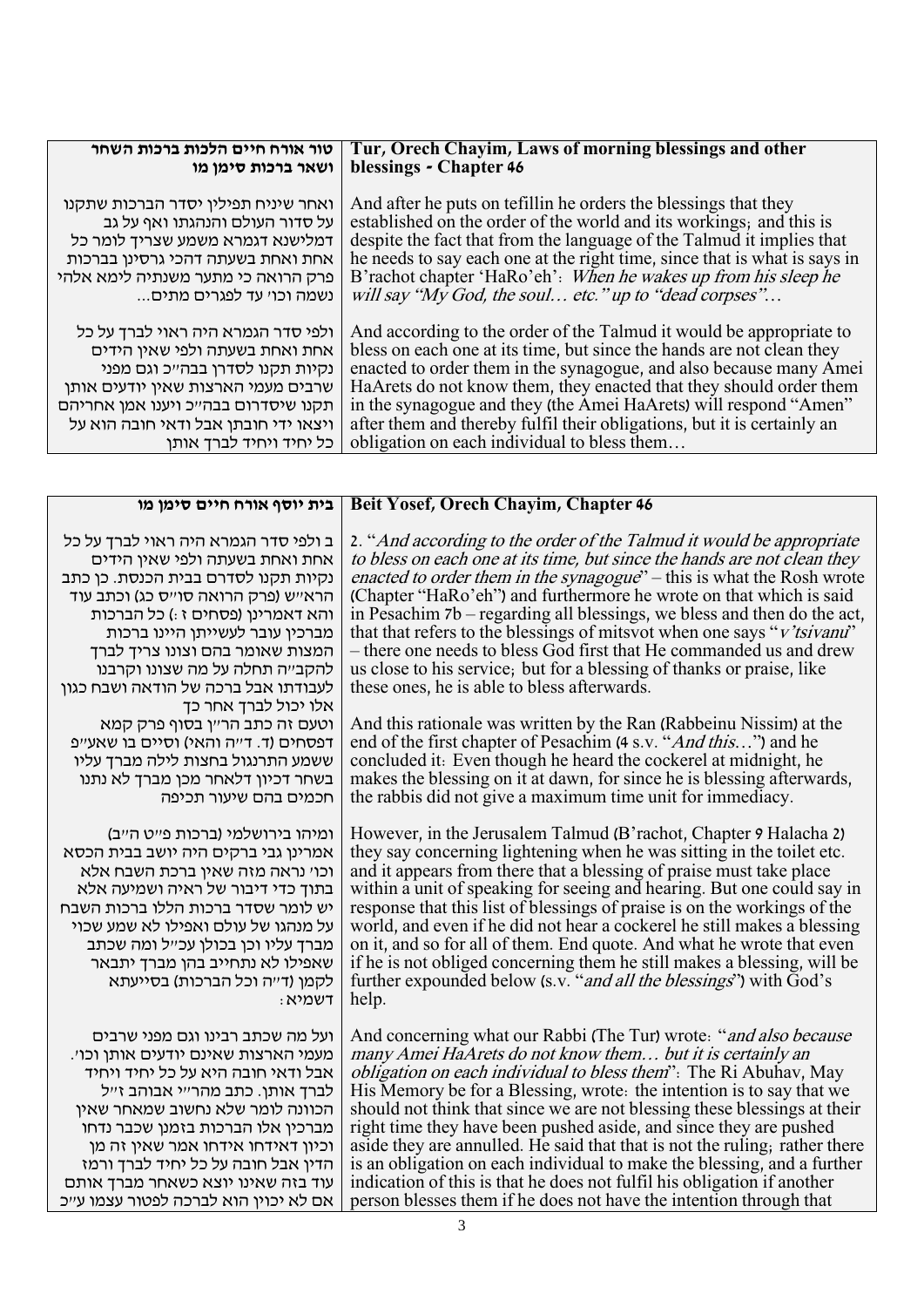|                                    | blessing of fulfilling his own obligation. End Quote.                                                                                                                                                                                                                                           |
|------------------------------------|-------------------------------------------------------------------------------------------------------------------------------------------------------------------------------------------------------------------------------------------------------------------------------------------------|
| , שאחד מברך וכולם עונים אמן אבל לא | ולי נראה שרצונו לומר דסלקא דעתך And in my opinion he means that lest you should think that they were<br>אמינא שלא נתקנו לברכן אלא בציבור   only enacted to be blessed in public, one person blessing and<br>everyone responding Amen, not for the individual, he comes to teach<br>the opposite |

| שולחן ערוך, אורך חיים, מז                                                                                                                                                                                                                                                                                                     | <b>Shulchan Aruch, Orech Chayim 46</b>                                                                                                                                                                                                                                                                                                                                                                                                                                                                                                                                                                                                                                                                |
|-------------------------------------------------------------------------------------------------------------------------------------------------------------------------------------------------------------------------------------------------------------------------------------------------------------------------------|-------------------------------------------------------------------------------------------------------------------------------------------------------------------------------------------------------------------------------------------------------------------------------------------------------------------------------------------------------------------------------------------------------------------------------------------------------------------------------------------------------------------------------------------------------------------------------------------------------------------------------------------------------------------------------------------------------|
| עכשיו מפני שאין הידים נקיות וגם מפני<br>עמי הארצו׳ שאינם יודעים אותם נהגו<br>לסדרם בבהייכ ועונין אמן אחריהם<br>: ויוצאים ידי חובתן                                                                                                                                                                                            | 2. Nowadays, because the hands are not clean and because Amei<br>HaAretz do not know them, we have become accustomed to arrange<br>them in the synagogue, we answer 'Amen' after them and with that<br>we fulfil the obligation.                                                                                                                                                                                                                                                                                                                                                                                                                                                                      |
| חייב אדם לברך בכל יום מאה ברכות<br>לפחות :                                                                                                                                                                                                                                                                                    | 3. A person must bless each day at least one hundred blessings                                                                                                                                                                                                                                                                                                                                                                                                                                                                                                                                                                                                                                        |
| צריך לברך בכל יום שלא עשני גוי שלא<br>עשני עבד שלא עשני אשה                                                                                                                                                                                                                                                                   | 4. One needs to bless every day "who did not make me a non-Jew",<br>"who did not make me a slave", and "who did not make me a<br>woman".                                                                                                                                                                                                                                                                                                                                                                                                                                                                                                                                                              |
| הגה ואפיי גר יכול לברך כן [דייע] אבל לא<br>יאמר שלא עשני גוי שהרי היה גוי מתחלה<br>[אבודרהיים]<br>: והנשים מברכות שעשני כרצונו                                                                                                                                                                                                | Rem <sup>1</sup> a: And even a convert can bless so this (ie. the Rem <sup>1</sup> a's) own<br>words], but he should not say "who did not make me a non-Jew" for<br>behold, he was a non-Jew previously [Abudraham]. And women bless<br>"who made me according to His will"                                                                                                                                                                                                                                                                                                                                                                                                                           |
| אם קדם וברך זוקף כפופים קודם שבירך<br>מתיר אסורים לא יברכנה:                                                                                                                                                                                                                                                                  | 5. If one was premature and blessed "who straightens the bowed"<br>prior to having blessed "who frees the bound", he may not bless it                                                                                                                                                                                                                                                                                                                                                                                                                                                                                                                                                                 |
| יש נוהגין לברך הנותן ליעף כח ואין<br>דבריהם נראים<br>הגה אך מנהג פשוט בבני אשכנזים<br>לאומרה:                                                                                                                                                                                                                                 | 6. There are those who have the practice to bless "who gives strength<br>to the weary", but their words do not appear (to be correct).<br>Rem <sup>1</sup> a: but the common practice for Ashkenazim is to say it                                                                                                                                                                                                                                                                                                                                                                                                                                                                                     |
| יש נוהגים לברך ברכוי אחרות נוספות על<br>. אלו וטעות הוא בידם                                                                                                                                                                                                                                                                  | 7. There are those who have the practice to bless other blessings in<br>addition to these, but error is in their hands.                                                                                                                                                                                                                                                                                                                                                                                                                                                                                                                                                                               |
| כל הברכות האלו אם לא נתחייב באחת<br>מהן כגון שלא שמע קול התרנגול או שלא<br>הלך או לא לבש או לא חגר אומר אות׳<br>: ברכה בלא הזכרת השם<br>הגה וי״א דאפי׳ לא נתחייב בהן מברך<br>אותן דאין הברכה דוקא על עצמו אלא<br>מברכין שהקב״ה ברא צרכי העולם. וכן<br>המנהג ואין לשנות [טור ותוסי הראייש<br>פרק הרואה ור״ן פ״ק דפסחים וכל בו] | 8. All of these blessings, if one is not obligated in one of them - for<br>example, if one did not hear the sound of the cockerel, or one did not<br>walk, or he did not get dressed, or did not put on a belt - one says that<br>blessing without mentioning the Name.<br>Rem <sup>1</sup> a: And there are those who say that even though one is not<br>obligated in them, one blesses them [all], for the blessing is not just<br>about oneself, but rather we bless that the Holy One Blessed be He<br>created the needs of the world. And so is the practice, and we do not<br>change [it]. [Tur and Tosafot haRosh chapter "the one who sees" and<br>Ran, first chapter of Pesachim and Kol Bol |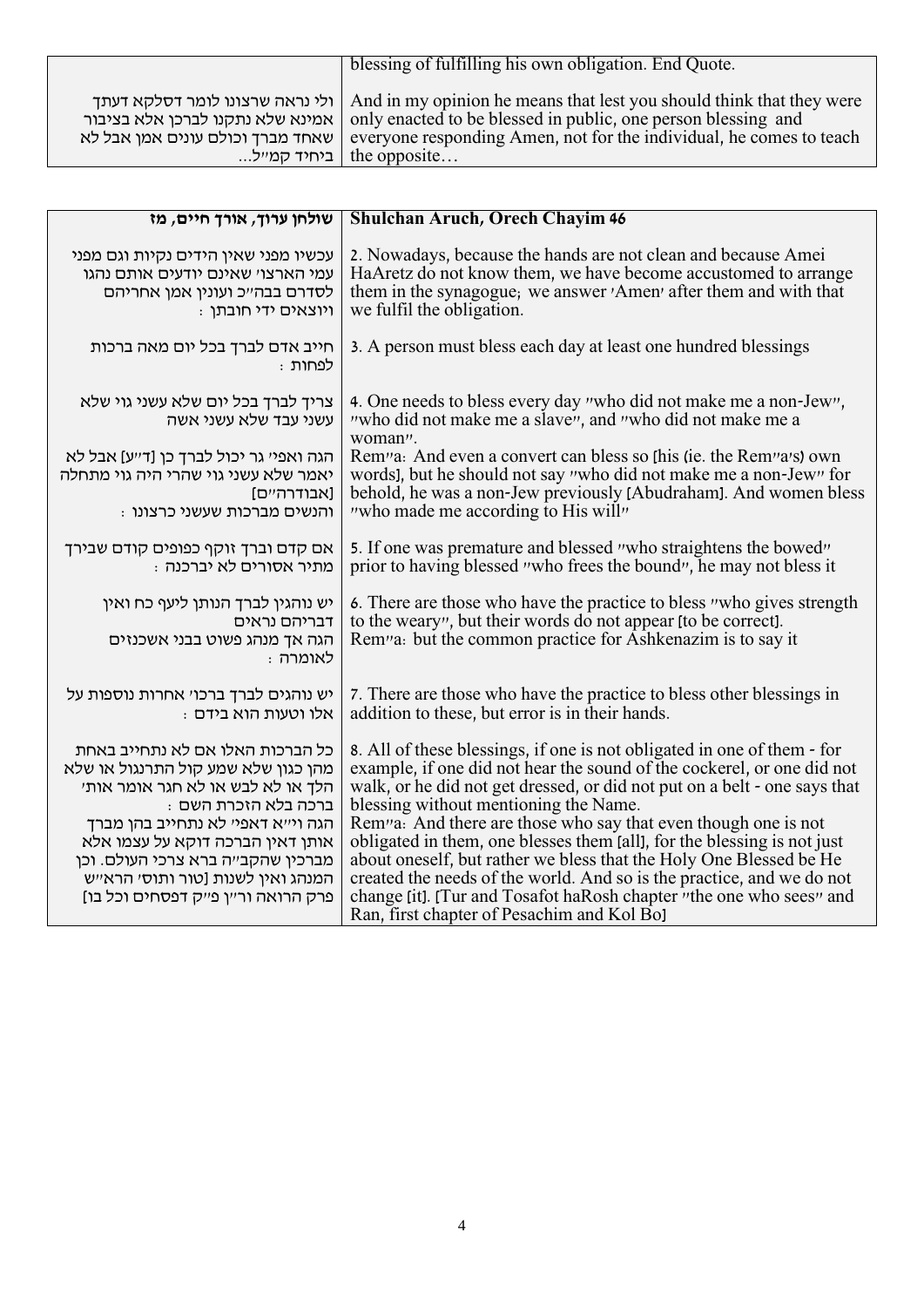## **Diogenes Laertius. Thales I.33**

"Socrates used to say there were three blessings for which he was grateful to fortune: First, that I was born a person and not a beast; next, that I was born a man and not a woman; third, a Greek and not a barbarian"

| תוספתא מסכת ברכות (ליברמן) פרק ו                     | Tosephta B'rachot (Lieberman)                                                                                        |
|------------------------------------------------------|----------------------------------------------------------------------------------------------------------------------|
| הלכה יח                                              | 6:18                                                                                                                 |
| רי יהודה אוי                                         | Rabbi Yehudah says,                                                                                                  |
| שלש ברכות חייב אדם לברך בכל יום<br>ברוך שלא עשני גוי | Three blessings a person is obligated to say every day.<br>"Baruch Shelo Asani Goy" (who did not make me a non-Jew), |
| ברוך שלא עשאני בור                                   | "Baruch Shelo Asani Boor" (who did not make me a boor/brute).                                                        |
| ברוך שלא עשאני אשה                                   | "Baruch Shelo Asani Isha" (who did not make me a woman),                                                             |
| גוי שני כל הגוים כאין נגדו כאפס ותהי                 | -Non-Jew – as is said 'All the nations are like nothing to Him. He                                                   |
| נחשבו לו                                             | considers them to be empty and void.' (Isaiah 40: 17)                                                                |
| בור שאין בור ירא חטא                                 | -Boor/brute - because a boor is not afraid of sin.                                                                   |
| אשה שאין הנשים חייבות במצות                          | -Woman - because women are not obligated in Mitzvot                                                                  |
| משלו משל                                             | They have told a parable                                                                                             |
|                                                      | למה הדבר דומה   To what this is similar?                                                                             |
|                                                      | To a king of flesh and blood   למלך בשר ודם                                                                          |
| שאמי לעבדו                                           | who said to his servant                                                                                              |
| בשל לי תבשיל                                         | cook me a cooked dish                                                                                                |
| והוא לא בשל תבשיל מימיו                              | but he (i.e. the servant) had never cooked a dish in his life!                                                       |
| לסוף מקדיח הוא את התבשיל                             | In the end he ruins the dish                                                                                         |
| ומקניט את רבו                                        | and angers his master!                                                                                               |
| להפוך לו חלוק                                        | To hem (turn over) him a robe!                                                                                       |
| והוא לא הפך חלוק מימיו                               | but he has never hemmed a robe in his life!                                                                          |
| לסוף מלכלך את החלוק                                  | In the end he [causes] the robe to get dirty                                                                         |
| ומקניט את רבו                                        | and angers his master.                                                                                               |

| מנחות מג:-מד.                   | Talmud Menachot 43b-44a                                                      |
|---------------------------------|------------------------------------------------------------------------------|
|                                 |                                                                              |
| תניא                            | It was taught in a braita ( <i>we just saw this above in the Tosephta!</i> ) |
| היה רבי יהודה (ר״מ) אומר        | R. Judah (R' Meir!) used to say,                                             |
| חייב אדם לברך שלש ברכות בכל יום | A person is obligated to say three blessings every day,                      |
| אלו הן                          | and these are they.                                                          |
| שעשאני ישראל                    | Who has made me an Israelite                                                 |
|                                 | שלא עשאני אשה   Who has not made me a woman                                  |
| שלא עשאני בור                   | Who has not made me a boor/brute                                             |
|                                 |                                                                              |
| רב אחא בר יעקב שמעיה לבריה      | Ray Aha bar Ya'akov once overheard his son                                   |
| דהוה קא מברך שלא עשאני בור      | While he was blessing "Who has not made me a boor/brute"                     |
| ∣ אמר ליה                       | he (the dad) said to him,                                                    |
| בולי האי נמי                    | All this (so far) too?                                                       |
|                                 | אמר ליה   He (the son) said to him                                           |
| ואלא מאי מברך                   | Then what blessing should I bless?                                           |
|                                 | שלא עשאני עבד   "Who has not made me a slave"                                |
|                                 | היינו אשה   Isn't that the same as a woman?                                  |
|                                 | עבד זיל טפי   A slave - go more (or "more lowly")                            |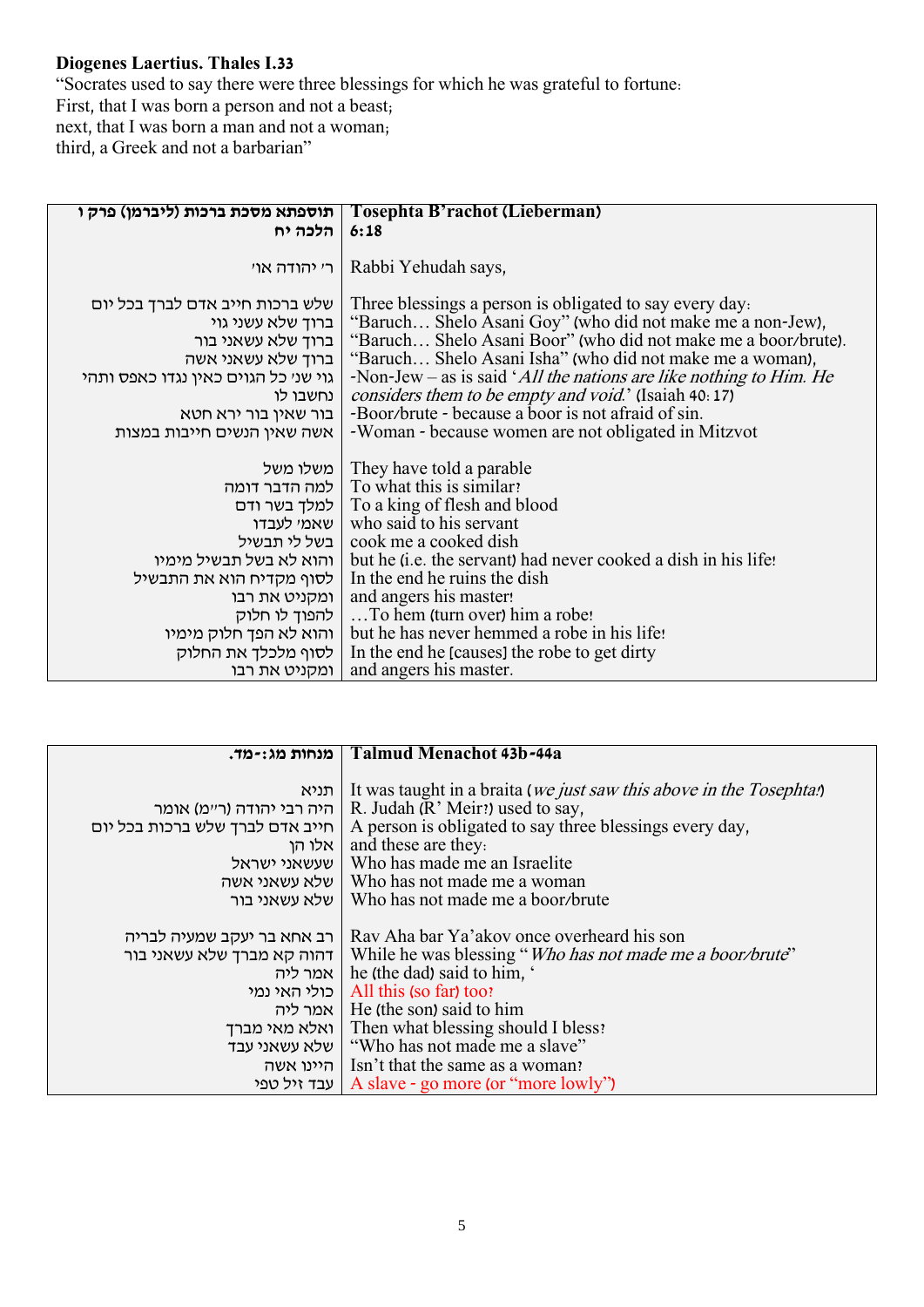| רש״י מסכת מנחות דף מג עמוד ב                       | <b>Rashi on Masechet Menachot 43b</b>                                                                                                                                                                         |
|----------------------------------------------------|---------------------------------------------------------------------------------------------------------------------------------------------------------------------------------------------------------------|
| <b>כולי האי נמי</b> - דמשבחת נפשך דאינך עם<br>הארץ | All this (so far) too $-$ That you are congratulating yourself on not<br>being an Am HaArets! (and that is presumptuous and wrong, maybe<br>also because you are elevating yourself relative to another Jew!) |
| ל׳׳א כולי האי נמי בשלמא עובד כוכבים                | An alternative reading of "all this (so far) too" $-$ it's ok for an                                                                                                                                          |
| ואשה הואיל ולא בני מצוה נינהו שפיר                 | idolater and a women since they are not "Bnei Mitsvah" (obligated),                                                                                                                                           |
| מברכת אלא בור בר מצות הוא.                         | that blessing is fine, but a boor/brute is <i>bar mitsvah</i> ! (i.e. the boor is in<br>your life category!)                                                                                                  |
| אלא מאי מברך - להשלים ג׳ ברכות                     | Then what blessing should I bless? $-$ in order to complete the three                                                                                                                                         |
| דריימ.                                             | blessings of Rabbi Meir?                                                                                                                                                                                      |
| <b>היינו אשה</b> - דאשה נמי שפחה לבעלה             | Isn't that the same as a woman? - For a woman is also a slave-girl                                                                                                                                            |
| כעבד לרבו                                          | relative to her husband like a slave is to his master!                                                                                                                                                        |
| <b>ל׳׳א היינו אשה</b> דלענין מצות אשה ועבד         | An alternative reading of "Isn't that the same as a woman!" -                                                                                                                                                 |
| שוין דגמרינן לה לה (חגיגה דף ד)                    | that regarding mits vot a woman and a slave are identical as we                                                                                                                                               |
|                                                    | learned from "to her, to her" (Talmud Chagigah p4)                                                                                                                                                            |
| <b>זיל טפי</b> - אפ״ה מזולזל העבד יותר מן          | "zil t'fei" = "more lowly" – despite this the slave is more demeaned                                                                                                                                          |
| האשה                                               | than the woman (so it is ok to say it)                                                                                                                                                                        |
| ל״א זיל טפי כלומר זיל והוסיף ובירך                 | An alternative reading of "zil t'fei" = "go more" – in other words,                                                                                                                                           |
| שלא עשאני עבד כדי להשלים                           | go on and add and bless "shelo asani aved" in order to complete (the                                                                                                                                          |
|                                                    | three blessings, i.e. don't worry about the comparison to the woman,                                                                                                                                          |
|                                                    | don't let it stop you making the blessing)                                                                                                                                                                    |

|                                                                                                                                                                                                 | Rambam - Laws of Prayer 7   רמב״ם הלכות תפילה ז                                                                                                                                                                        |
|-------------------------------------------------------------------------------------------------------------------------------------------------------------------------------------------------|------------------------------------------------------------------------------------------------------------------------------------------------------------------------------------------------------------------------|
| וּמִבָרֶךְ אָדָם בְּכָל יוֹם בָּרוּךְ אַתָּה יִיַ׳ אֱלֹהֵינוּ<br>ְמֵלֶךְ הָעוֹלָם שֶׁלֹּא עָשַׂנִי גּוֹי. בָּרוּךְ אַתָּה יִיַי<br>אֱלֹהֵינוּ מֵלֵךְ הָעוֹלָם שֵׁלֹא עַשַׂנְי אִשָּׁה. בָּרוּדְ | $\dots$ )   6<br>A person blesses daily "Blessed are You, YHVH our God, King of<br>the Universe, who has not made me a non-Jew"; "Blessed are You,<br><b>YHVH</b> our God, King of the Universe, who has not made me a |
| אַתַּה יִיַי אֱלֹהֵינוּ מֶלֶךְ הַעוֹלַם שֶׁלֹּא עַשֲׂנִי<br>עבד                                                                                                                                 | woman"; "Blessed are You, YHVH our God, King of the Universe,<br>who has not made me a slave"                                                                                                                          |

| טור אורח חיים הלכות ברכות השחר    | Tur, Orech Chayim, Laws of morning blessings and other               |
|-----------------------------------|----------------------------------------------------------------------|
| ושאר ברכות סימן מו                | blessings - Chapter 46                                               |
|                                   |                                                                      |
| ויש עוד ג' ברכות שצריך לברך       | And there are three other blessings that he needs to bless.          |
|                                   |                                                                      |
| באייי אמייה שלא עשאני עוייג       | who did not make me an idolator.                                     |
| שצריך ליתן שבח והודאה למקום       | That he needs to give praise and thanks to God                       |
| שבחר בנו מכל העו״ג                | That He chose us from all the idolators                              |
| וקרבנו לעבודתו                    | and brought us close to his service                                  |
|                                   |                                                                      |
| באייי אמייה שלא עשאני עבד         | who did not make me a slave                                          |
| אף על פי שמברך שלא עשאני אשה      | Even though he blesses "who did not make me a woman"                 |
| שגם היא אינה חייבת                | And she too is not obligated                                         |
| במצות עשה שהזמן גרמא              | in positive time-triggered commandments                              |
| צריך לברך שלא עשאני עבד           | he needs to bless "who did not make me a slave"                      |
| שהוא גרוע טפי                     | for he is more lowly (than a woman!)                                 |
|                                   |                                                                      |
| באייי אמייה שלא עשאני אשה         | who did not make me a woman                                          |
| שאינה חייבת במצות עשה שהזמן גרמא  | For she too is not obligated in positive time-triggered commandments |
| ונהגו הנשים לברך                  | And women are accustomed to blessing                                 |
| שעשאני כרצונו                     | "who has made me according to his will"                              |
| ואפשר שנוהגים כן                  | And it is possible that they are accustomed to do so                 |
| שהוא כמי שמצדיק עליו הדין על הרעה | For it is like someone who justifies the judgement on him on the bad |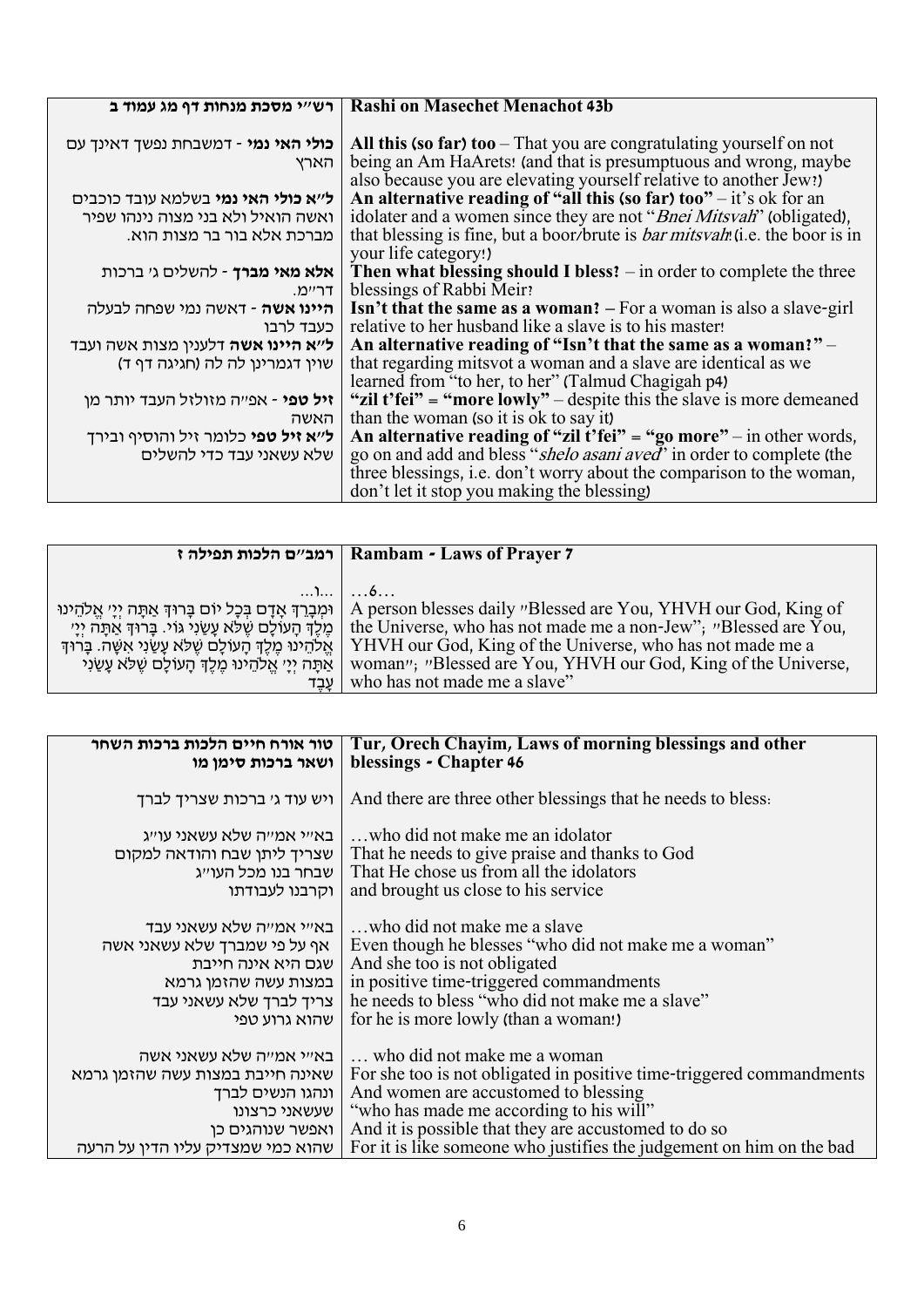| ספר אבודרהם ברכות השחר             | The book of Abudraham, morning benedictions                        |
|------------------------------------|--------------------------------------------------------------------|
|                                    |                                                                    |
| והשלישית שלא עשני (אשה)            | And the third (blessing) is " <i>who did not make me a woman</i> " |
| מפני שאינה מצווה                   | Since she is not obligated                                         |
| במצות עשה שהזמן גרמא               | in the positive time-triggered commandments                        |
| כמו שפירשנו בהקדמת הספר הזה.       | as we explained the introduction to this book                      |
| האיש דומה לפועל שנכנס לשדה חבירו   | The man is like a worker who enters the field of his neighbour     |
| ונטעה ברשות.                       | and plants it with permission                                      |
| והאשה דומה לנכנס שלא ברשות.        | whereas the woman is like one who enters without permission        |
| ועוד שאימת בעלה עליה               | and furthermore the fear of her husband is upon her                |
| ואינה יכולה לקיים אפי׳ מה שנצטוית. | So she cannot fulfil even that which she was commanded!            |
| והנשים נוהגות לברך                 | And the women are accustomed to bless                              |
| במקום שלא עשני אשה                 | instead of " <i>who did not make me a woman</i> "                  |
| שעשני כרצונו                       | "who has made me according to His will"                            |
| כמי שמצדיק את הדין                 | Like someone who justifies the judgement                           |
| על הרעה הבאה עליו                  | on the bad which comes upon him                                    |

|                                   | בית יוסף אורח חיים סימן מו Beit Yosef, Orech Chayim, Chapter 46     |
|-----------------------------------|---------------------------------------------------------------------|
| ומשמע מדבריו דהני ברכות על חיוב   | and it is implied from his (Rashi's) words that these blessings are |
| המצות הן דגוי לא נתחייב במצות כלל | on the obligation of the mitzvot; for a non-Jew is not obliged in   |
| ואשה ועבד אף על פי שנתחייבו בקצת  | commandments at all, and a woman and a slave, even though they are  |
| . מצות לא נתחייבו בכולן           | obliged in some commandments, are not obliged in all of them        |

|                                                                                                                                | Shulchan Aruch, Orech Chayim 46   שולחן ערוך, אורך חיים, מז                                                                                                                                                                                                                              |
|--------------------------------------------------------------------------------------------------------------------------------|------------------------------------------------------------------------------------------------------------------------------------------------------------------------------------------------------------------------------------------------------------------------------------------|
| צריך לברך בכל יום שלא עשני גוי שלא<br>עשני עבד שלא עשני אשה                                                                    | 4. One needs to bless every day "who did not make me a non-Jew",<br>"who did not make me a slave", and "who did not make me a<br>woman".                                                                                                                                                 |
| הגה ואפי׳ גר יכול לברך כן [ד׳׳ע] אבל לא<br>יאמר שלא עשני גוי שהרי היה גוי מתחלה<br>[אבודרהיים]<br>: והנשים מברכות שעשני כרצונו | Rem <sup>1</sup> a: And even a convert can bless so [his (ie. the Rem <sup>1</sup> a <sup>1</sup> s) own<br>words], but he should not say "who did not make me a non-Jew" for<br>behold, he was a non-Jew previously [Abudraham]. And women bless<br>"who made me according to His will" |

| ט״ז על שולחן ערוך אורח חיים הלכות<br>ברכות השחר ושאר ברכות סימן מו סעיף | The Taz (Turei Zahav) on Shulchan Aruch, Orech Chayim 46:4             |
|-------------------------------------------------------------------------|------------------------------------------------------------------------|
|                                                                         |                                                                        |
| וגבי אשה היה מתורץ טפי                                                  | And regarding a woman it would be best interpreted                     |
| דהוצרך להזכיר                                                           | That it is necessary to mention                                        |
| שיש מעלה גם בבריאת אשה                                                  | that there is eminence also in the created form of a woman             |
| אלא שהוא לא ניצטרך לאותה מעלה.                                          | except that it is not required to the same eminence                    |
| ונראה לי עוד                                                            | and it appears to me furthermore                                       |
| מה שהנשים מברכות                                                        | the fact that the women bless                                          |
|                                                                         | יישעשני כרצונויי ("who made me according to His will"                  |
| דברכה זו אינה בגמי                                                      | Which blessing is not in the Talmud                                    |
| ולמייש ניחא                                                             | And what is written is desirable                                       |
| דהא חזיי אפיי בברכת האיש שיש מעלה                                       | For behold we see that even in the man's blessing that there is        |
| בבריאת האשה                                                             | eminence in the created form of the woman                              |
| ע״כ שפיר חייבת היא לברך על מעלה שלה                                     | So therefore ideally she is obliged to bless on her degree of eminence |
| כנייל נכון                                                              | That is what seems right to me                                         |